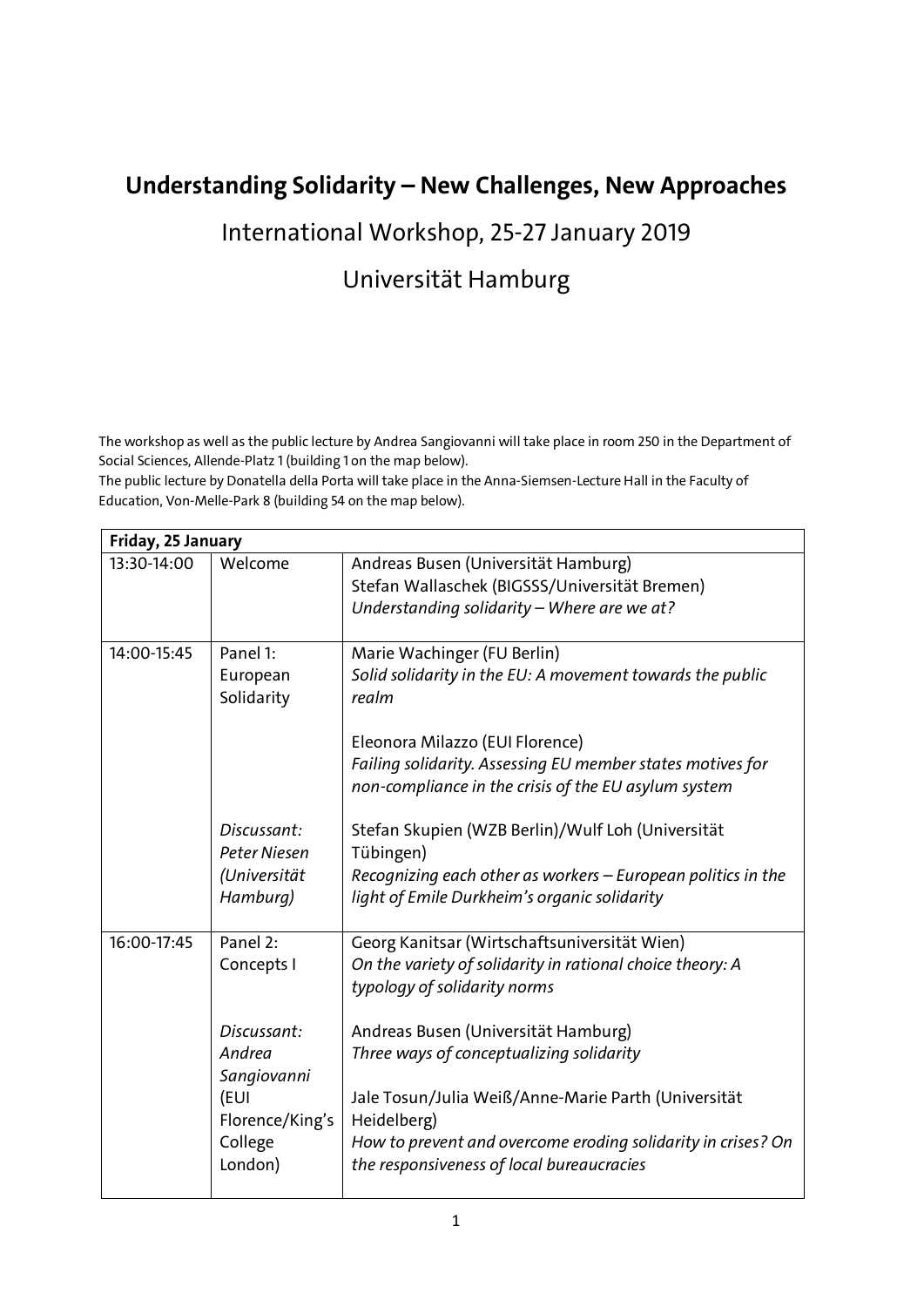| 18:15-19:45 | Public lecture | Donatella della Porta (SNS Florence)<br>Contentious moves. Solidarity during the long summer of<br>migration    |
|-------------|----------------|-----------------------------------------------------------------------------------------------------------------|
|             |                | The lecture will take place in the Anna-Siemsen-Lecture Hall in the<br>Faculty of Education (Von-Melle-Park 8). |

| Saturday, 26 January |                            |                                                                                                  |  |  |  |  |  |  |
|----------------------|----------------------------|--------------------------------------------------------------------------------------------------|--|--|--|--|--|--|
| 10:00-11:30          | Public lecture             | Andrea Sangiovanni (EUI Florence/King's College London)<br>Solidarity: Its nature and value      |  |  |  |  |  |  |
| 11:45-13:30          | Panel 3:                   | Carlo Burelli (Università del Piemonte Orientale)                                                |  |  |  |  |  |  |
|                      | Concepts II                | The legitimizing function of solidarity                                                          |  |  |  |  |  |  |
|                      |                            | Francesco Tava (University of the West of England)                                               |  |  |  |  |  |  |
|                      |                            | Political solidarity: Towards a problem-oriented approach                                        |  |  |  |  |  |  |
|                      | Chair:                     |                                                                                                  |  |  |  |  |  |  |
|                      | <b>Marianne</b>            | Pierre-Etienne Vandamme (KU Leuven)                                                              |  |  |  |  |  |  |
|                      | Kneuer                     | The relationship between solidarity and justice                                                  |  |  |  |  |  |  |
| 13:30-14:45          | Lunch Break                |                                                                                                  |  |  |  |  |  |  |
| 14:45-16:45          | Roundtable                 | Interdisciplinary perspectives on solidarity                                                     |  |  |  |  |  |  |
|                      | Chair:                     | Participants: Manuela Bojadzijev (HU Berlin), Alexia                                             |  |  |  |  |  |  |
|                      | Kai-Uwe                    | Katsanidou (GESIS), Marianne Kneuer (Universität                                                 |  |  |  |  |  |  |
|                      | Schnapp                    | Hildesheim), Marius Hildebrand (Goethe Universität                                               |  |  |  |  |  |  |
|                      | (Universität               | Frankfurt/MPI Heidelberg), Stephan Lessenich (LMU                                                |  |  |  |  |  |  |
|                      | Hamburg)                   | München)                                                                                         |  |  |  |  |  |  |
| 17:00-19:00          | Panel 4:                   | Larissa Fleischmann (Universität Halle-Wittenberg)                                               |  |  |  |  |  |  |
|                      | Migration &<br>Solidarity  | What binds migration societies together? Thinking solidarity<br>as a transformative relationship |  |  |  |  |  |  |
|                      |                            | Morgan Lans (Université de Bordeaux)                                                             |  |  |  |  |  |  |
|                      |                            | Proposal for the concept of "exclusive" and "inclusive"                                          |  |  |  |  |  |  |
|                      |                            | solidarities                                                                                     |  |  |  |  |  |  |
|                      |                            | Stefan Wallaschek (BIGSSS/Universität Bremen)                                                    |  |  |  |  |  |  |
|                      |                            | The discursive construction of solidarity in Europe's migration<br>crisis                        |  |  |  |  |  |  |
|                      | Discussant:                |                                                                                                  |  |  |  |  |  |  |
|                      | Stephan                    | Leslie Gauditz (Universität Bremen)                                                              |  |  |  |  |  |  |
|                      | Lessenich (LMU<br>München) | Inbetween solidarities - activist solidarity in times of the<br>nation-state                     |  |  |  |  |  |  |
|                      |                            |                                                                                                  |  |  |  |  |  |  |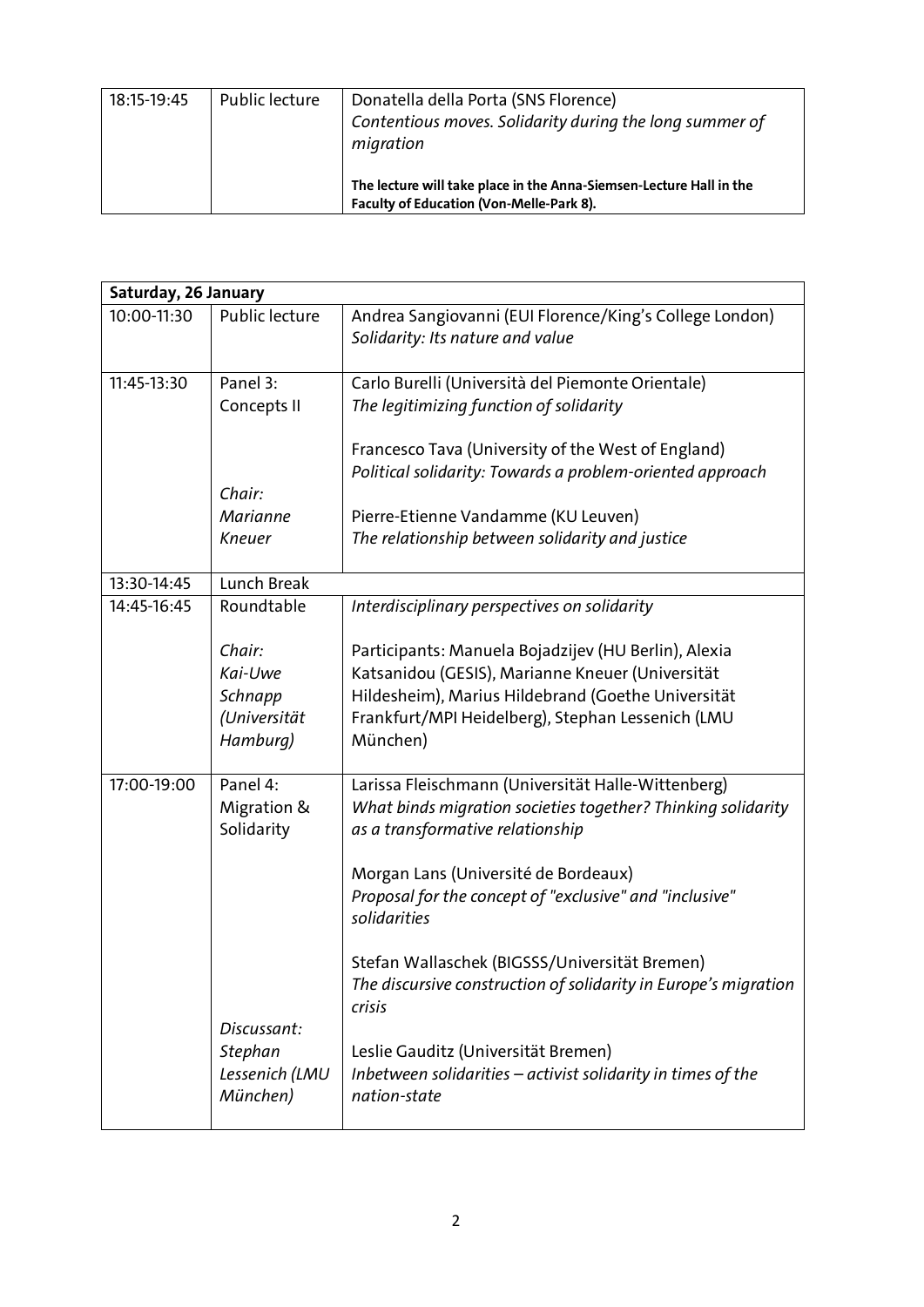| Sunday, 27 January |                 |                                                                          |  |  |  |  |  |
|--------------------|-----------------|--------------------------------------------------------------------------|--|--|--|--|--|
| 09:30-11:30        | Panel 5:        | Felix Anderl (Cambridge University/Goethe Universität                    |  |  |  |  |  |
|                    | Transnational   | Frankfurt)                                                               |  |  |  |  |  |
|                    | Solidarity      | The epistemics of solidarity: Imaginaries of the global in               |  |  |  |  |  |
|                    |                 | solidarity across difference                                             |  |  |  |  |  |
|                    |                 |                                                                          |  |  |  |  |  |
|                    |                 | Hanne Petersen (Københavns Universitet)                                  |  |  |  |  |  |
|                    |                 | Trans-religious solidarity - European perspectives                       |  |  |  |  |  |
|                    |                 |                                                                          |  |  |  |  |  |
|                    |                 | Alexia Katsanidou/Roula Nezi/Gerhard Riener/Ann-Kathrin<br>Reinl (GESIS) |  |  |  |  |  |
|                    |                 | Outgroup hate trumps ingroup love: Forced transnational                  |  |  |  |  |  |
|                    |                 | solidarity as a threat to internal cohesion                              |  |  |  |  |  |
|                    |                 |                                                                          |  |  |  |  |  |
|                    |                 | Lea Lösch (Universiteit van Amsterdam)                                   |  |  |  |  |  |
|                    | Chair:          | Transnational solidarity with Greece. What motivates people              |  |  |  |  |  |
|                    | tba             | to engage in transnational solidarity                                    |  |  |  |  |  |
|                    |                 |                                                                          |  |  |  |  |  |
| 11:45-13:45        | Panel 6: New    | Alexander Struwe (Universität Duisburg-Essen)                            |  |  |  |  |  |
|                    | Perspectives    | Theory of totality as solidary praxis                                    |  |  |  |  |  |
|                    |                 |                                                                          |  |  |  |  |  |
|                    |                 | Selin Çağatay (Göteborgs Universitet)                                    |  |  |  |  |  |
|                    |                 | International women's strike and possibilities of south-south            |  |  |  |  |  |
|                    |                 | solidarity. A multi-scalar approach                                      |  |  |  |  |  |
|                    |                 |                                                                          |  |  |  |  |  |
|                    |                 | Christopher Starke (Universität Düsseldorf)                              |  |  |  |  |  |
|                    |                 | Solidarity in public discourse. A content analysis of German             |  |  |  |  |  |
|                    |                 | newspapers from 2008-2017                                                |  |  |  |  |  |
|                    |                 |                                                                          |  |  |  |  |  |
|                    | Chair:          | Assaf Rotman (Tel Aviv University)                                       |  |  |  |  |  |
|                    | tba             | Social protest, cleavages and segmented solidarity                       |  |  |  |  |  |
|                    |                 |                                                                          |  |  |  |  |  |
| 13:45-15:00        | Joint           | Future research on solidarity: Challenges and opportunities              |  |  |  |  |  |
|                    | Discussion      |                                                                          |  |  |  |  |  |
|                    |                 |                                                                          |  |  |  |  |  |
|                    | (brown bag      |                                                                          |  |  |  |  |  |
|                    | lunch provided) |                                                                          |  |  |  |  |  |

The lectures by Donatella della Porta and Andrea Sangiovanni are public. To participate in the workshop, please register via e-mail [\(andreas.busen@uni-hamburg.de\)](mailto:andreas.busen@uni-hamburg.de) no later than January 21.

The workshop is funded by: